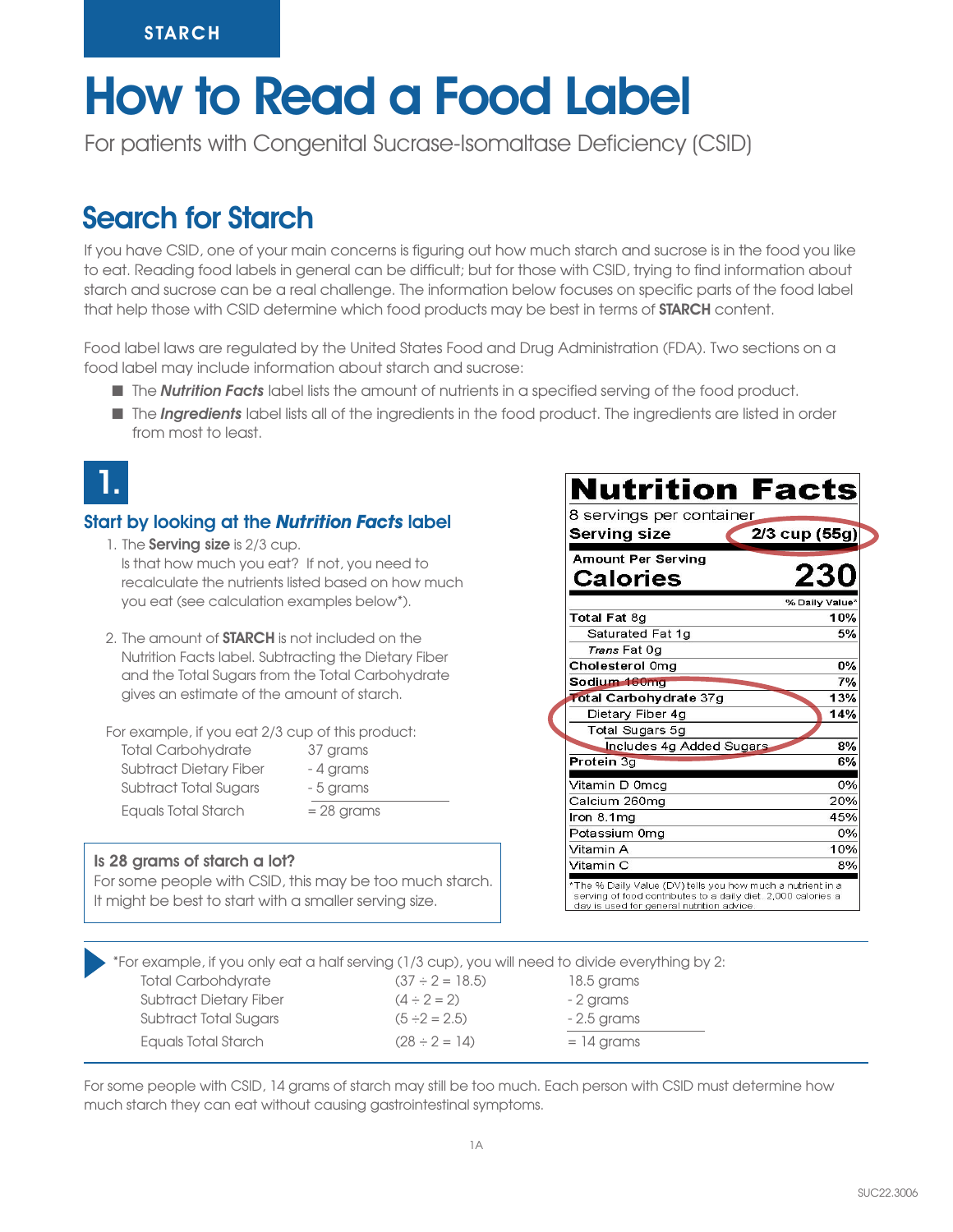For patients with Congenital Sucrase-Isomaltase Deficiency (CSID)



### Now let's look at the *Ingredients* label

- 1. The types of starch in the product are highlighted. These starch ingredients may be hard to digest for someone with CSID.
- 2. Note that the first ingredient is whole grain oats (starch) and that 4 of the 10 ingredients come from starch. These are clues that indicate this food may be high in starch.

**2.** Ingredients: Whole Grain Oats, Sugar, Oat Flour, Corn Syrup, Modified Corn Starch, Corn Starch, Dextrose, Salt, Gelatin, and Trisodium Phosphate.

Here are some other starch ingredients that you may see on a food product Ingredients label.

- + Limit dextrins
- + Maltodextrin
- + Tapioca starch
- + Glucose polymers

In Summary: From the *Nutrition Facts* label, we discovered that 28 grams of starch are in 2/3 cup of this food product. From the *Ingredients* label, we learned that the starch comes from whole grain oats, oat flour, modified corn starch, and corn starch. Over time, you will learn the amount of starch you can tolerate per meal or per day and which types of starch may be better tolerated by you.

#### References

U.S. Food & Drug Administration. How to understand and use the Nutrition Facts label. Last updated March 11, 2020. www.fda.gov/Food/LabelingNutrition/ucm274593.htm#overview

Byrd-Bredbenner C, Moe G, Berning J, Kelley D. Carbohydrates. In: Byrd-Bredbenner C, Moe G, Berning J, Kelley D, eds. *Wardlaw's Perspectives in Nutrition.* 10th ed. McGraw-Hill Education; 2016:154-189.

Barclay A, Sandall P, Shwide-Slavin C, Brand-Miler J. Sweet talk on labels. In: Barclay A, Sandall P, Shwide-Slavin C, eds. *The Ultimate Guide to Sugars and Sweeteners: Discover the Taste, Use, Nutrition, Science, and Lore of Everything from Agave Nectar to Xylitol.* The Experiment; 2014:244-248.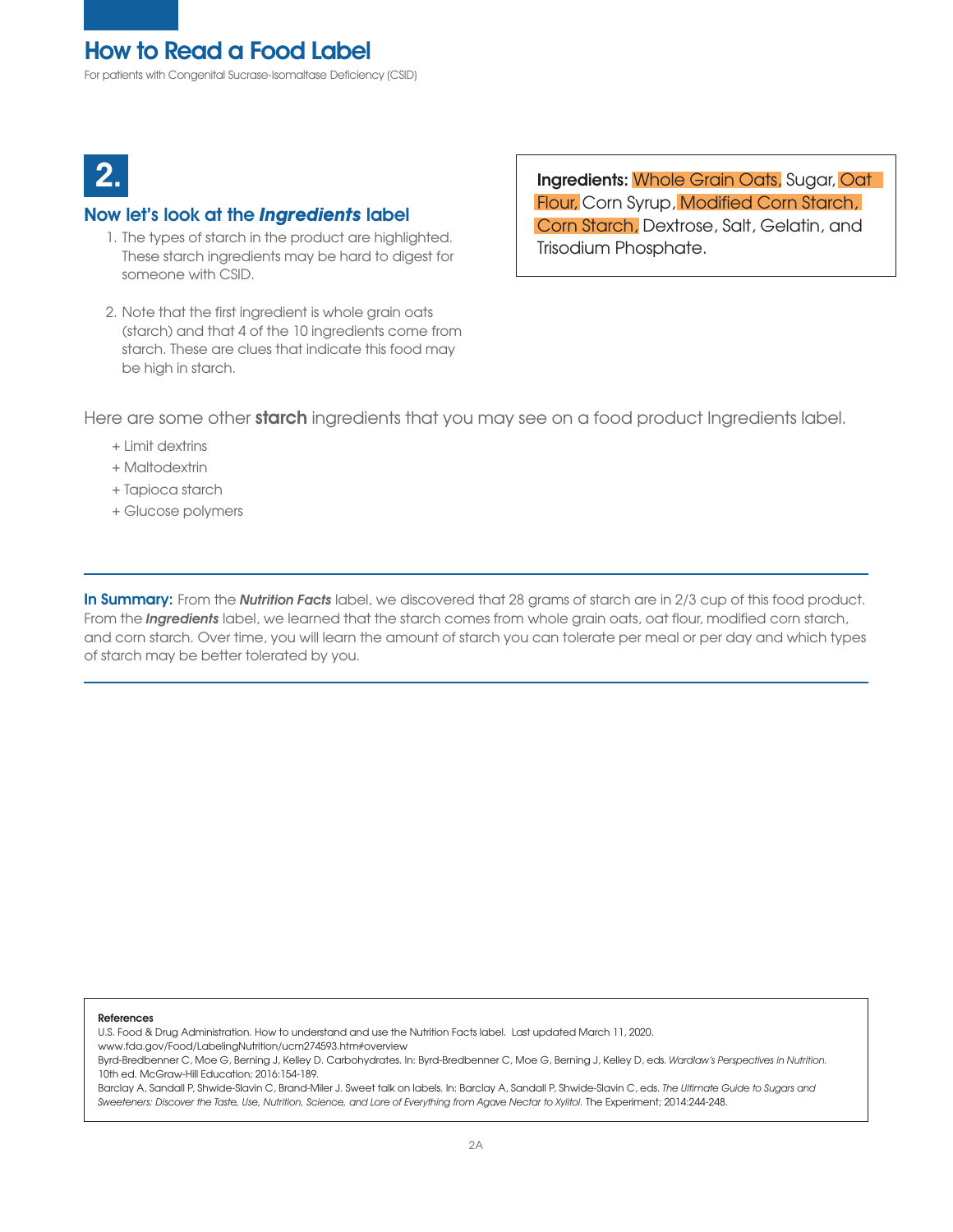# How to Read a Food Label

For patients with Congenital Sucrase-Isomaltase Deficiency (CSID)

# Search for Sucrose

If you have CSID, one of your main concerns is figuring out how much starch and sucrose is in the food you like to eat. Reading food labels in general can be difficult; but for those with CSID, trying to find information about starch and sucrose can be a real challenge. The information below focuses on specific parts of the food label that help those with CSID learn more about the **SUCROSE** content of a food product.

Food label laws are regulated by the United States Food and Drug Administration (FDA). Two sections on a food label may include information about starch and sucrose:

- **n The** *Nutrition Facts* label lists the amount of nutrients in a specified serving of the food product.
- n The *Ingredients* label lists all of the ingredients in the food product. The ingredients are listed in order from most to least.



## Start by looking at the *Nutrition Facts* label

- 1. The **Serving size** is 2/3 cup. Is that how much you eat? If not, you need to recalculate the nutrients listed based on how much you eat (see calculation examples below\*).
- 2. The amount of **SUCROSE** is not included on the Nutrition Facts label. Instead, you will find **Total Sugars** that include any and all types of sugar (not just sucrose) found in the food. These sugars can occur naturally in the food or they can be added to the food. For example:  $\blacksquare$  Natural sugar may be found in fruit (fructose, sucrose, glucose) or in milk (lactose)
	- Added sugar may include table sugar (sucrose), honey (glucose, fructose), or high fructose corn syrup (fructose, glucose)
- 3. It is most important to note the Total Sugars listed on the Nutrition Facts label. If you eat 2/3 cup of this food, you will ingest 5 grams of sugar.

Is 5 grams of sugar a lot? It all depends on the type of sugar. For example, if the sugar is from glucose, it is not a problem. If the sugar is from sucrose, it may be a problem for someone with CSID.

| 8 servings per container  |                 |
|---------------------------|-----------------|
| <b>Serving size</b>       | $2/3$ cup (55g) |
| <b>Amount Per Serving</b> |                 |
| Calories                  | 230             |
|                           | % Daily Value*  |
| Total Fat 8g              | 10%             |
| Saturated Fat 1g          | 5%              |
| Trans Fat Og              |                 |
| Cholesterol 0mg           | $0\%$           |
| Sodium 160mg              | 7%              |
| Total Carbohydrate 37g    | 13%             |
| Dietary Fiber 4g          | 14%             |
| Total Sugars 5g           |                 |
| Includes 4g Added Sugars  | 8%              |
| Protein 3g                | 6%              |
| Vitamin D 0mcg            | 0%              |
| Calcium 260mg             | 20%             |
| Iron 8.1mg                | 45%             |
| Potassium 0mg             | 0%              |
| Vitamin A                 | 10%             |
| Vitamin C                 | 8%              |

\*It may be helpful to start with a smaller serving size to see if the food is tolerated.

| <b>IF YOU EAT</b> | <b>CALCULATION</b>  | <b>SERVING SIZE</b> | <b>TOTAL SUGARS</b> |
|-------------------|---------------------|---------------------|---------------------|
| Serving           | Found on food label | $2/3$ cup           | 5 grams             |
| 1/2 Serving       | Divide by 2         | l /3 cup            | 2.5 grams           |

BUT, you need to determine the type of sugar to know if it is a good choice or not.